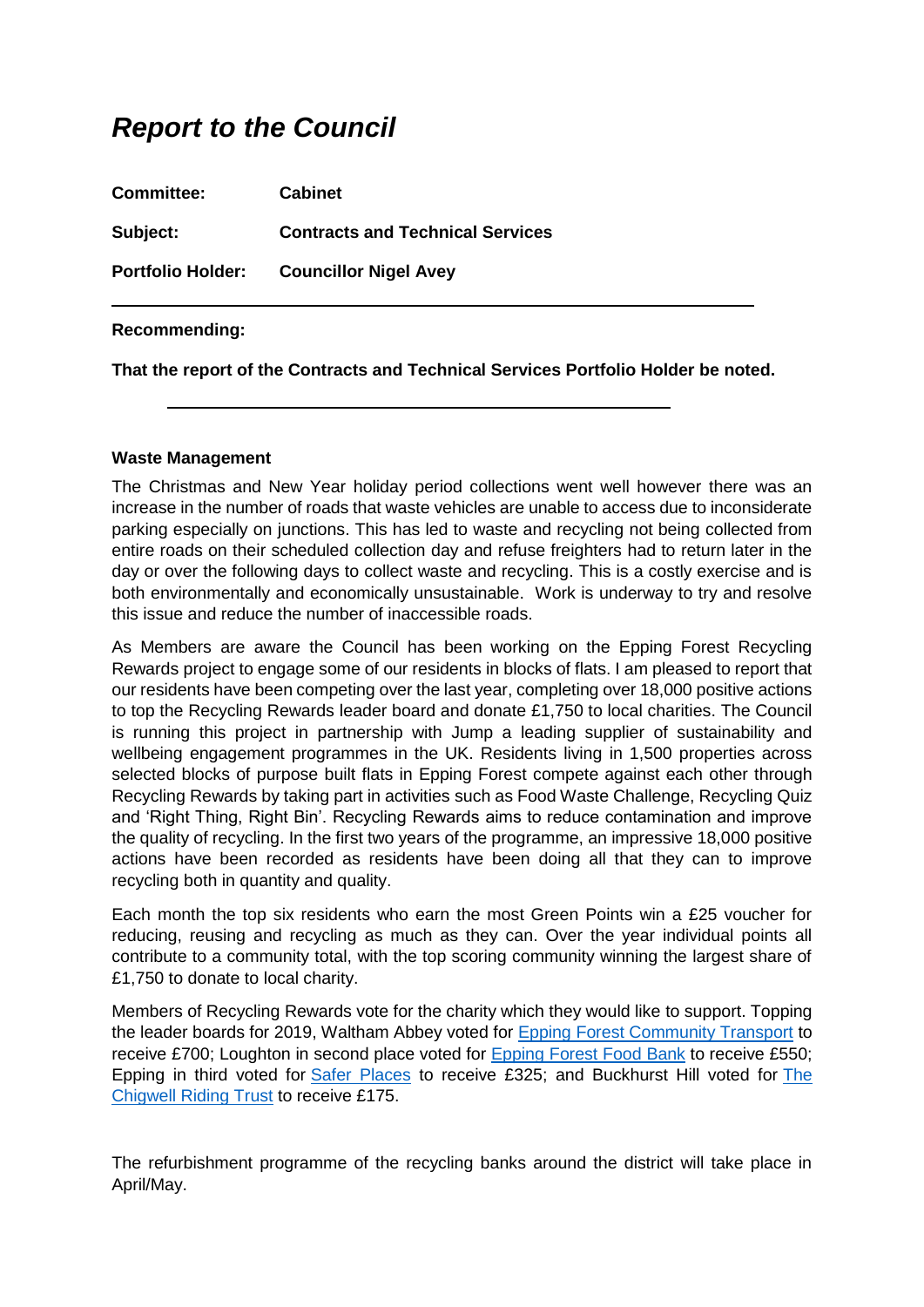The final meeting of the Waste Management Task and Finish Panel will take place on  $3<sup>rd</sup>$ March and a report and recommendations will be presented to overview and Scrutiny Committee on 17<sup>th</sup> March.

## **Car Parking**

I am pleased to report that at the last Joint Committee of the North Essex Parking Partnership (NEPP) on 9 January approval was given for eighteen exciting new parking projects with an investment value of over £1 million. Epping Forest District Council had three significant projects approved which were:

- £70,000 to look at Traffic Regulation Orders across the district,
- £30,000 to help formulate and produce a Parking Strategy for the district,
- £30,000 to address Epping Town Parking Issues

The decision comes after NEPP's partner authorities submitted bids for 23 projects to be funded from the organisation's Reserve Fund which enables the organisation to reinvest revenue into parking services across north Essex. Each project was also scored using a previously agreed scoring system.

Projects that were approved to be deliver across the partnership area were:

- A 12-month trial of school parking cameras
- A pilot scheme, and possible future implementation, of on-street bay sensors
- Reviewing and improving car park directional signage in all partner areas

The next step for NEPP will be to carry out feasibility studies and business cases where relevant and consider timescales before the schemes are implemented.

The Car Parking Team are working with NEPP to set up monthly NEPP surgery for Members to discuss on-street enforcement. The first surgery will be on Tuesday 3<sup>rd</sup> March in the conference room at Epping Forest District Council's Civic Offices from 11am to 1pm. The surgery be an opportunity for members to raise any concerns directly with the NEPP West Operations Manager Michael Adamson. The surgery will take place the first Tuesday of every month.

As part of a programme of car park improvements, Queens Road Lower Car Park in Buckhurst Hill will benefit from potentially six new bays through relocating the recycling bring banks. This will potentially provide more car parking and additional income.

#### **Leisure Contract**

I am pleased with the performance of this contract and would like to thank Members of the Leisure Contract Partnership Board for their support and guidance. The strategic relationship with the contractor is excellent with both sides developing a good understanding of the mutual benefits for both parties and the wider public health benefits. There have been significant increases in usage at the new Waltham Abbey Leisure Centre and the extended Loughton Leisure Centre. The Epping Sports Centre and Ongar Leisure Centre usage numbers have improved only slightly, and the general view is that this is due mostly to the ageing nature of the facilities. Ongar has had many technical problems with very old pool plant and is badly in need of significant maintenance work.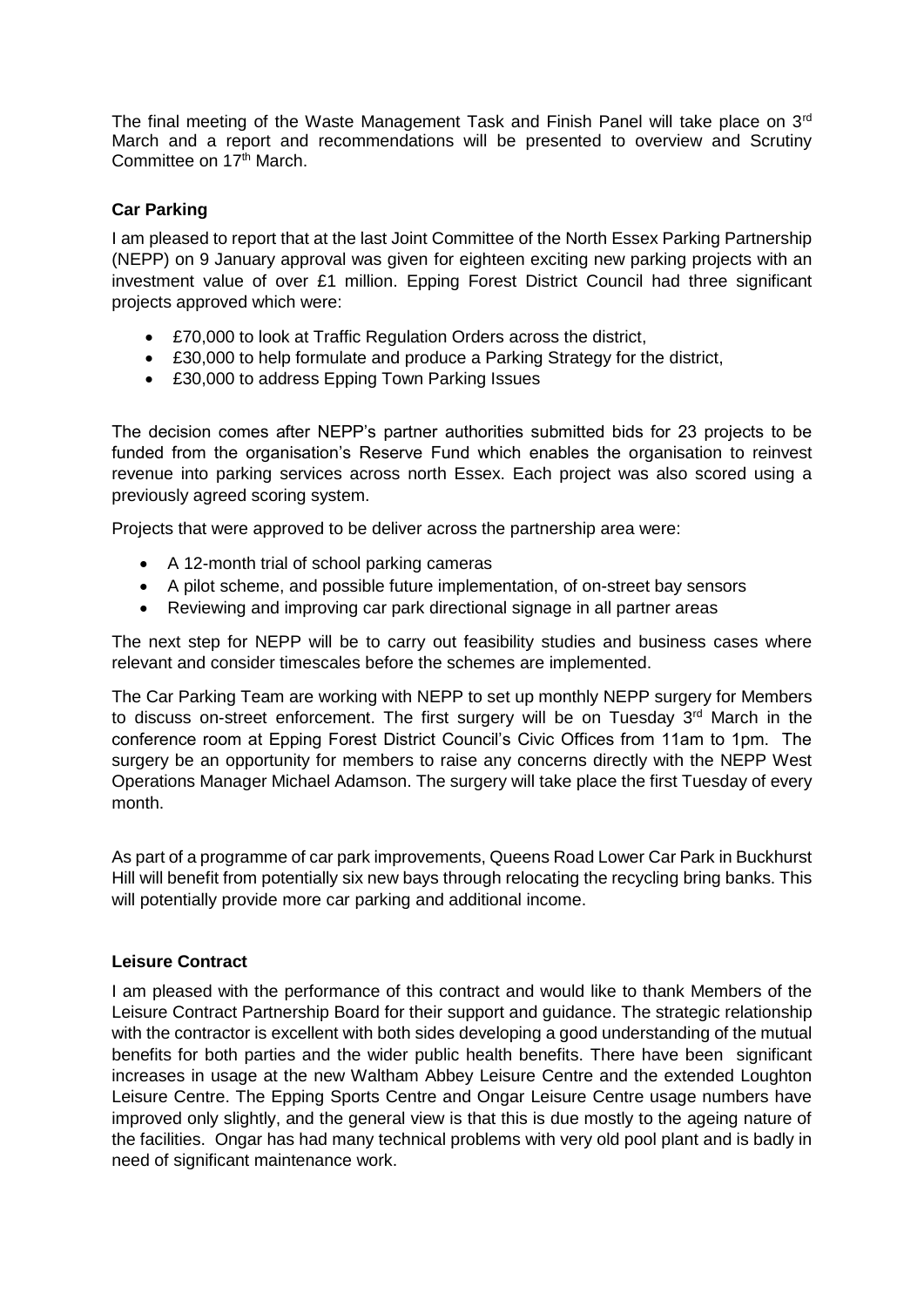In revenue terms, the contract is performing well – in the 2018/19 financial year there is forecast revenue to the Council of around £1.1m and in 2019/20 financial year a forecast of £1.5m.

#### **Environmental Protection and Land Drainage (EPD)**

During the night of the 19<sup>th</sup> and into the day of the  $20<sup>th</sup>$  of December 2019, the district suffered very heavy rainfall. The EPD Team responded to a range of localised flooding incidents across the district and helped residents with both advice and some vulnerable residents were provided with sandbags to protect their properties.

While managing the Council owned flood storage areas officers were also clearing ditches and ensuring our flood assets such as storm grills did not become blocked and cause flooding.

A small number of properties within the district did unfortunately flood, and some residents were also directed to Essex Highways and the Environment Agency in some instances as necessary. The team continue to provide the Councils out of hours flood response service which although not an emergency service, provides assistance and advice where possible to protect properties from internal flooding. Officers are continuing to work with Essex Highways, Essex County Council Floods Team and residents to ensure the future risk of flooding is minimised where possible by investigating defective drainage assets and clearing highway pipes under roads that can become silted or blocked with time. Ordinarily the team work to reduce flood risk on a small but cumulative scale through encouraging development with Sustainable urban Drainage Systems and issuing Land Drainage Consents. Currently we are recruiting to two full-time roles, a Principal Environmental Protection Officer and a Contaminated Land Officer which will ensure resilience to the team.

#### **Grounds Maintenance Service**

The recent heavy rainfall resulted in the River Roding over spilling onto the adjacent recreation area and nature reserve. Whilst not an unusual occurrence as the area does form part of a floodplain, it did present quite a challenge for those grounds staff responsible for maintaining and marking out the many football pitches located on the site. However, with the water level now subsided and the pitches once again accessible, the team are working hard to ensure they are back in a playable condition as soon as possible.

Following a donation by a local resident to be used for the improvement of the grass verges along Greenstead Road in Ongar. A small team of gardeners assisted with the planting of daffodil bulbs along this stretch and it is hoped that a good display of Narcissus 'Ice Follies' will be visible to residents and motorists alike during the spring months.

There have been several incidents of highway verge damage in the district from irresponsible car parking, notably at Hyde Mead in Nazeing and Cripsey Avenue in Shelly Ongar. Subsequently the gardeners have been busy with additional reinstatement works at these sites.

The gardening teams are now well into their winter works programme, completing the annual pruning of the numerous roses, shrubs and hedgerows located throughout the district. Many of the ornamental beds have now been covered in a layer of wood-chippings; this is a 'natural mulch' applied to the soil to help suppress weed growth, retain moisture and enrich the soil. This is an environmentally friendly method of weed control and plant management also provides an excellent way of recycling the wood-chippings generated from our tree maintenance work.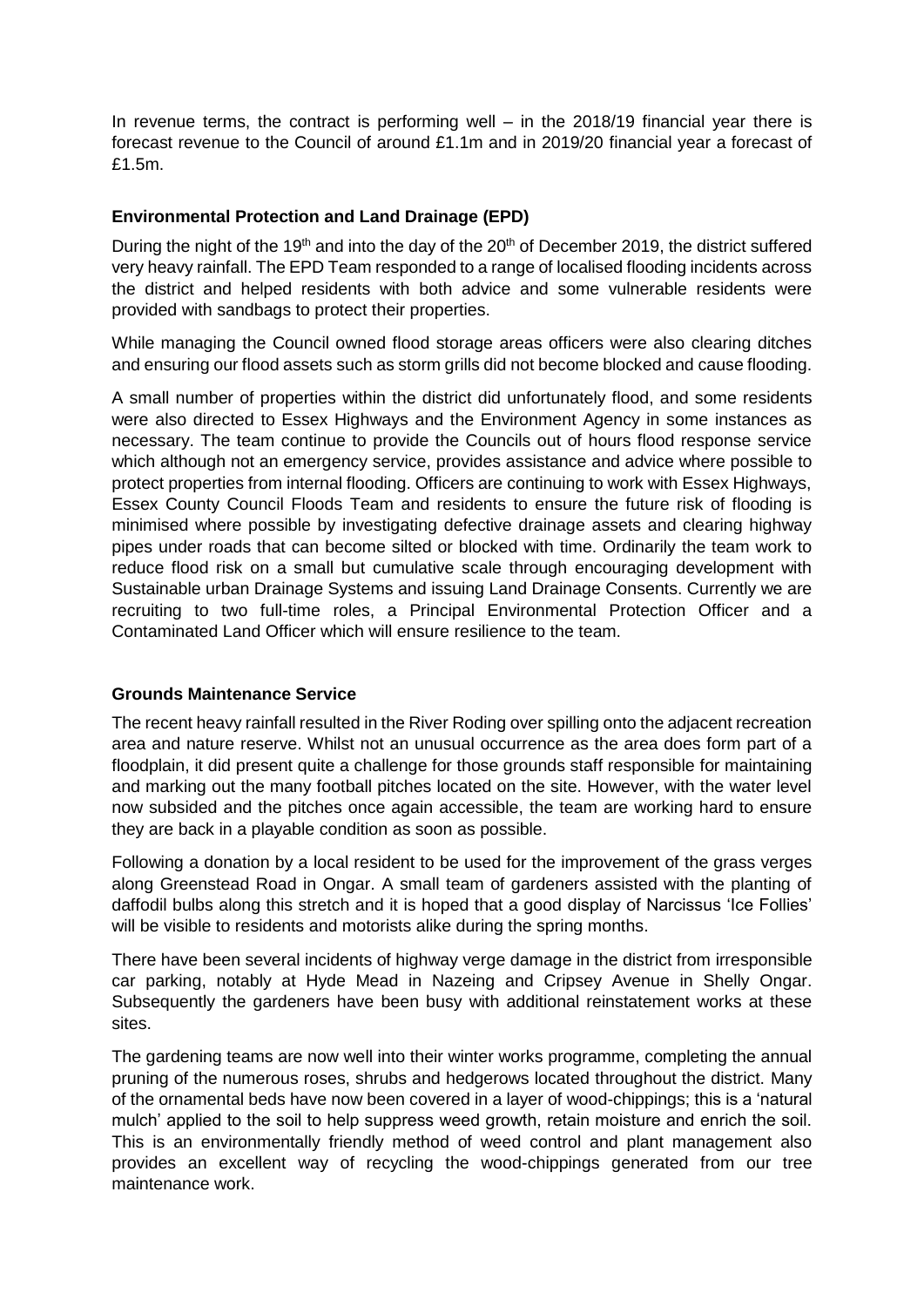Grass cutting operations are still ongoing; the mild autumn has resulted in the teams continuing to mow throughout much of the winter. Once the grass stopped growing and the mowers are stored away, the staff moved onto their 'winter works' programme. These tasks include: bed maintenance, hedge trimming and shrub pruning as well as the planting of spring flowering bulbs, hardy shrubs and over 100 new street trees.

### **Countrycare**

The tree team has been extremely busy and during Storm Ciara the team have responded to 8 fallen trees and a number of fallen branches and a number of calls from concerned residents across the district. This could have been much worse had the trees been in full leaf. The team were working until 22.00 to ensure the most urgent calls were responded to.

Since the last report the team has managed 6 volunteer tasks on 5 sites:

Thornwood Common Flood Meadow, Church Lane, Chigwell Row Wood (twice) all local nature reserves 9LNR), Old Shire Lane and Bobbingworth. These tasks including the team and volunteers mounting a new Barn Owl box at Thornwood Common, clearing some of the scrubby areas from the banks of Church Lane, pruning a laid hedge at Old Shire Lane and they pruned back some areas of bramble at Bobbingworth.

The Angela Godfrey designed way-marker in the field just south of Church Lane was returned to its original spot after being taken away to be repaired. The response on social media has been very positive, saying it has been missed.

The Wetland Bird Surveys for this period have mirrored national trends of lower counts than usual. On our reserves (Church Lane, Thornwood Common or Nazeing Triangle), Snipe have not been recorded during this period. Thornwood Common, where last winter had a high count of 11, has been very wet and the invertebrate population probably has suffered from the site flooding during December 2019. One thing of note was the high count of 33 Mallard at Nazeing Triangle LNR on the Core Count on 12<sup>th</sup> January 2020.

Following a tree donation, we planted a tree in memory of a resident's late grandmother and received a well deserved thank you; '*I just wanted to say thank you for all your help leading up to today. The weather was perfect, the planting spot was ideal, and the workmen couldn't have been nicer. The whole experience has been great, and I know my nan, who was a stickler for good service, would have approved. I've attached a couple of photos in case they are of interest. Thanks again and I wish you a very merry Christmas and a happy new year.'*

#### **Fleet Operations Service**

For the first time this year the team have carried out free winter checks on staff vehicles and it was a huge success, the checks included the following;

- Tyres the overall condition of tyres including the tread, depth and pressure;
- Battery test the batteries charge to make sure your car starts in the mornings;
- Coolant/anti-freeze check the strength and levels;
- Wiper blades splits and damage;
- Windscreen wash system operation of the windscreen wash system and the level of screen wash and top this up if necessary.